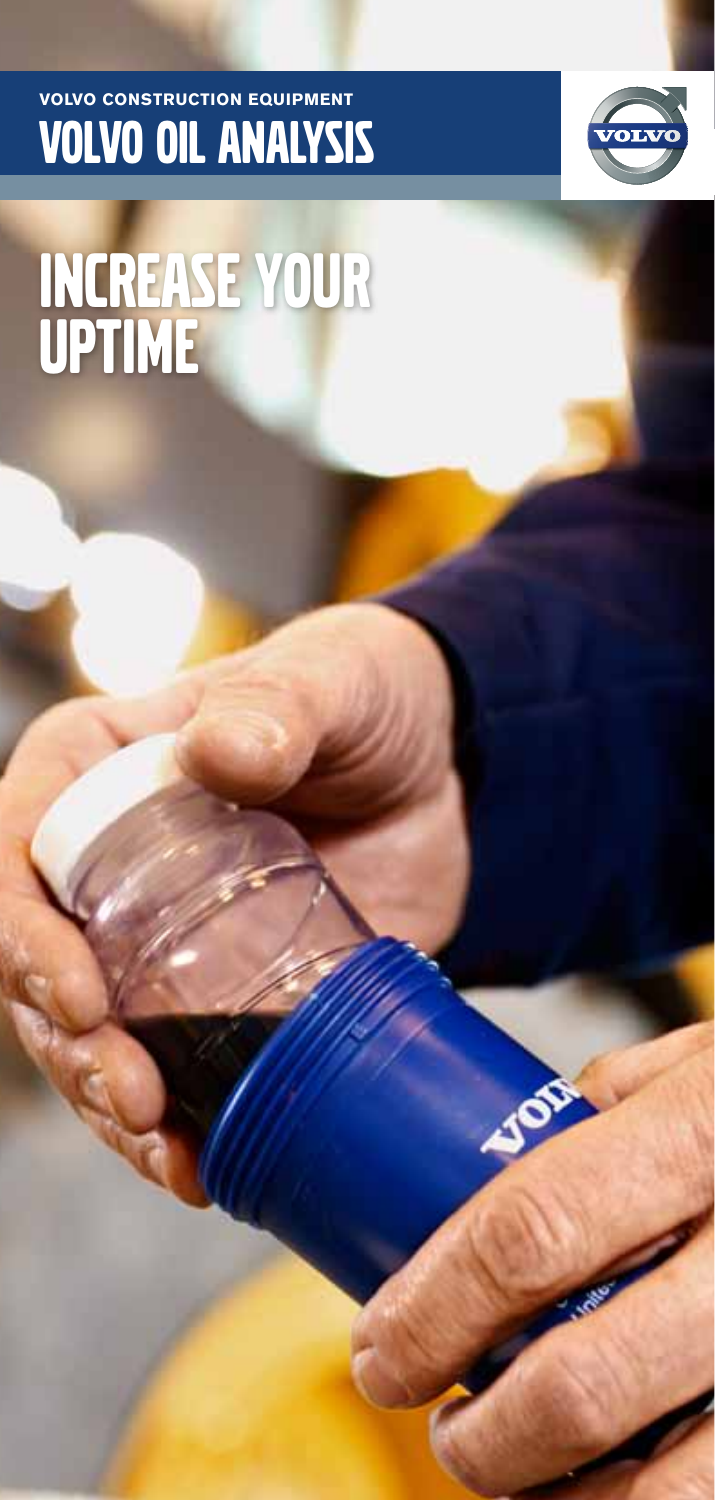## TRUST VOLVO OIL ANALYSIS TO INCREASE YOUR PROFIT

High uptime is what counts when you want to generate profit. With Volvo Oil Analysis you get an unbeatable tool, making it possible for you to plan maintenance as well as reduce the risk of unplanned downtime and expensive repairs.

Simply put, the Oil Analysis is a thorough "health check-up" of the machine's vital systems with analysis of oils in the engine, transmission, hydraulic system, axles and brakes as well as coolant and fuel on request. The Oil Analysis provides early warnings, giving you time to replace components before they cause problems and subsequent damage.

Only the Volvo laboratories have the full knowledge of the Volvo machines and can therefore interpret the results of the analyses and provide recommendations on how to act upon the results better than any other laboratories.

Make sure to perform regular analyses in order to get a history of several oil analyses. This will make it possible for you to see trends.

#### **Easy, fast, and clear**

Volvo Oil Analysis is performed in three steps.

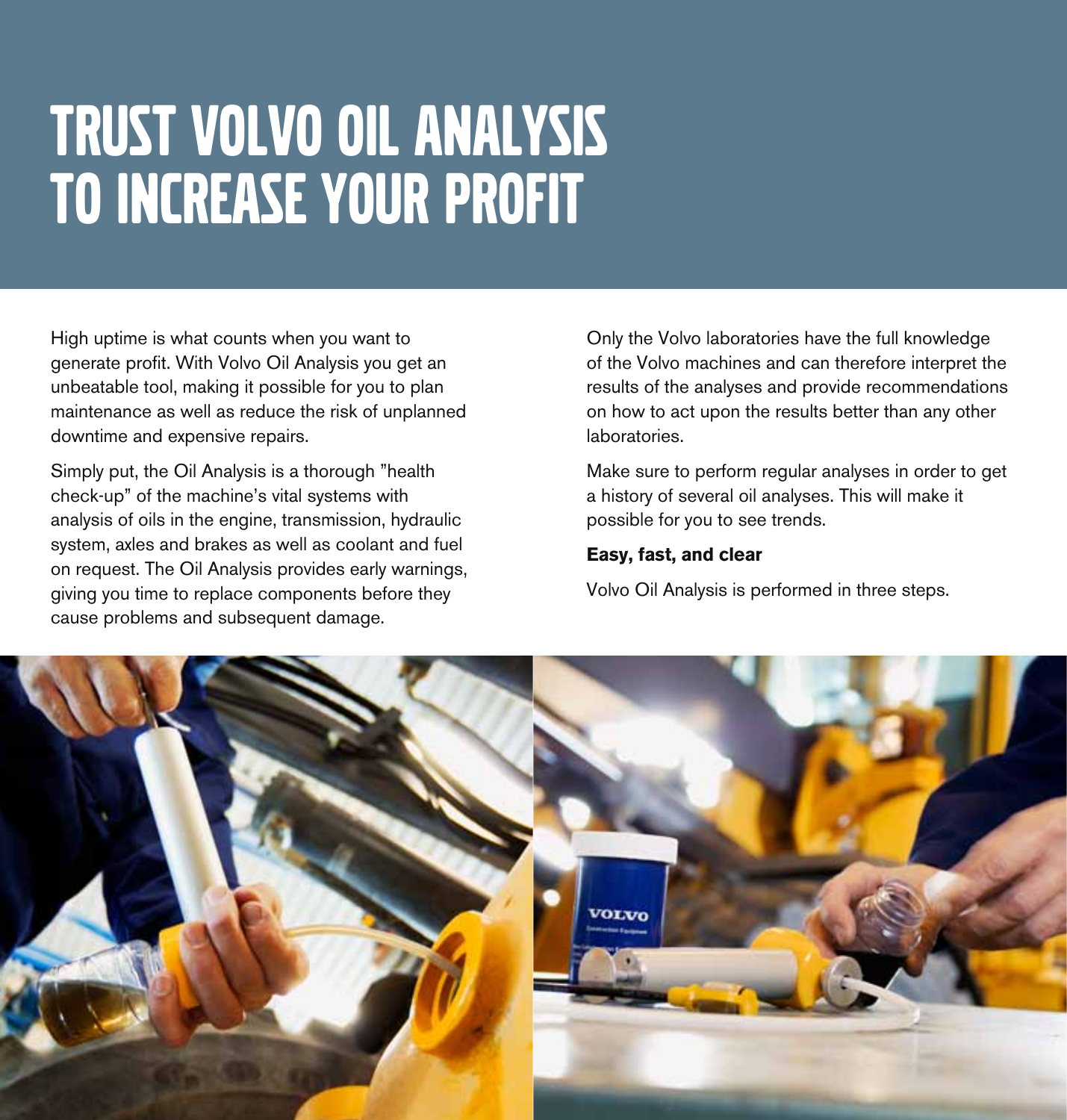## the advantages of volvo oil analysis



#### **• Sampling**

The necessary samples are drawn and are then sent to one of the Volvo laboratories.

#### **• Analysis**

The Volvo laboratories have state-of-the art, advanced diagnostic equipment as well as experienced and qualified personnel. They analyze the samples and collect a vast amount of information, water/coolant content, viscosity, fuel, impurities, quantity of metal particles, and more.

#### **• Diagnosis**

The thorough diagnosis is immediately available on a web site. The diagnosis provides direct action recommendations, so that critical situations can be avoided.

#### **Save time and money**

Apart from helping you to plan maintenance, Volvo Oil Analysis can also give you major advantages in connection with repairs.

When the Oil Analysis indicates the cause of a problem the repair time will be reduced. Minimal time for troubleshooting means reduced downtime.

A feature of the Oil Analysis program is that the results of the analysis with action recommendations are available on a web site. This helps you to take care of urgent matters immediately, before there are costly repairs.